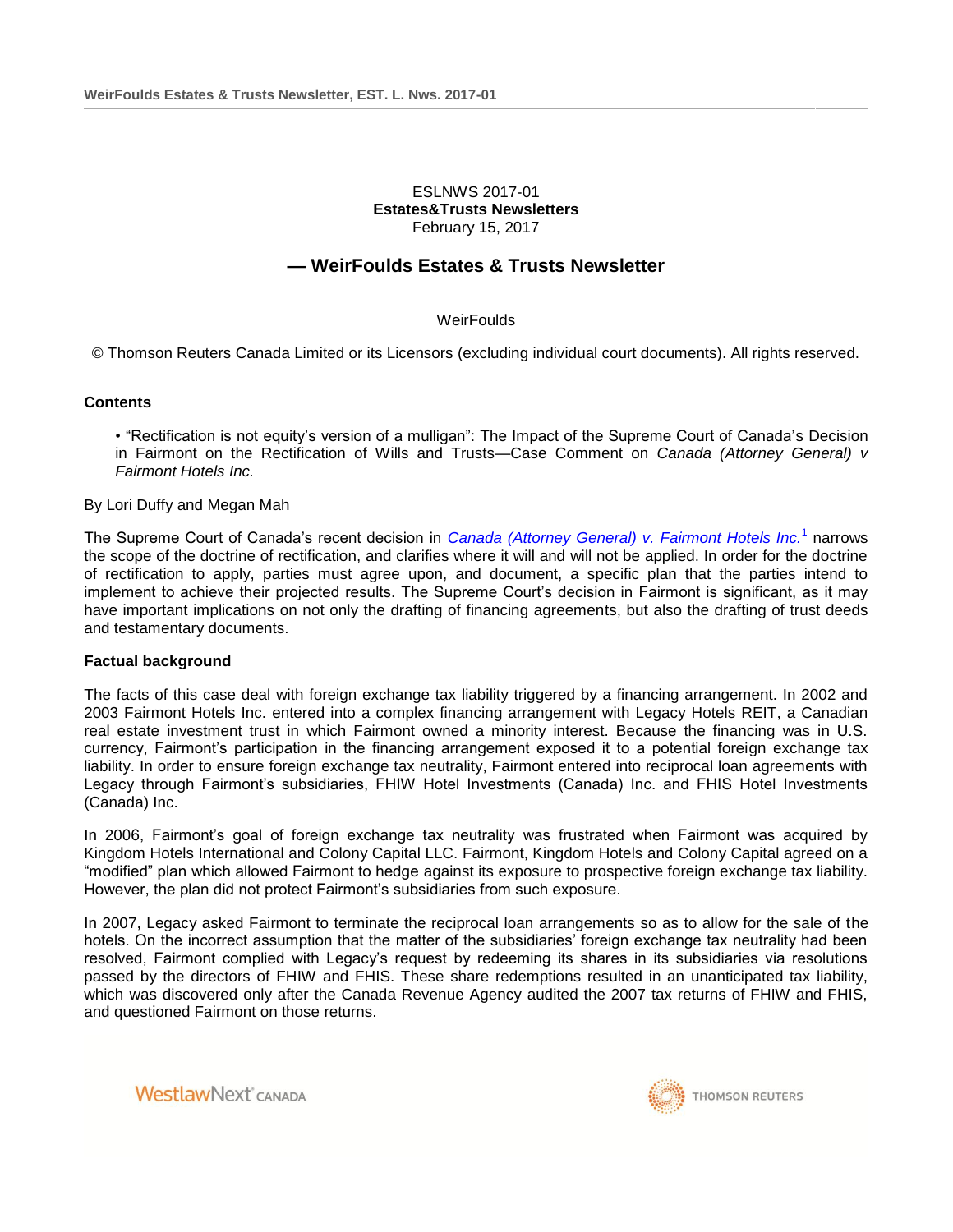Fairmont and its subsidiaries then sought to correct this unanticipated tax liability by asking the court to rectify the 2007 resolutions passed by the directors of FHIW and FHIS. They sought to do this by converting Fairmont's share redemption into a loan whereby FHIW and FHIS would loan to Fairmont the same amount that they paid to Fairmont for the share redemption.

The chambers judge allowed Fairmont's application for rectification. Relying on the decision of the Ontario Court of Appeal in *Juliar v Canada (Attorney General)<sup>2</sup>*, the chambers judge held that since 2002, Fairmont had intended that its financing arrangement be tax neutral.

The Ontario Court of Appeal affirmed the decision of the chambers judge, holding that Fairmont had intended that its financing arrangement would be carried out on a tax neutral basis.

The Supreme Court of Canada allowed the Attorney General's appeal, holding that the parties' mutual intention of tax neutrality could not support a grant of rectification, as Fairmont and its subsidiaries failed to demonstrate any prior agreement allowing for the loan, whose terms were definite and ascertainable.

## **The Doctrine of Rectification**

In Fairmont, the Supreme Court clarified that rectification is an equitable remedy designed to correct errors in the recording of terms in written legal instruments. Parties may not use the doctrine of rectification to re-write their legal instruments where their recording in an instrument has led to an undesirable or otherwise unexpected outcome. As the majority of the Supreme Court stated, "rectification is not equity's version of a mulligan."<sup>3</sup>

Where the drafting error in question has resulted from a mistake common to both or all parties to the agreement, rectification is available upon the court being satisfied, on a balance of probabilities, that (1) there was a prior agreement whose terms are definite and ascertainable; (2) that the agreement was still in effect at the time the instrument was executed; (3) that the instrument fails to accurately record the agreement; and (4) that the instrument, if rectified, would carry out the parties' prior agreement.<sup>4</sup>

Parties seeking rectification must show not only putative error in the instrument, but must also demonstrate the way in which the instrument should be rectified in order to correctly record what the parties intended to do. While a court may rectify an instrument which inaccurately records a party's agreement respecting what was to be done, it may not change the agreement in order to salvage what a party hoped to achieve. In this manner, the Supreme Court clarified that a court "may not modify an instrument merely because a party discovered that its operation generated an adverse and unplanned tax liability."

#### **Rectification in the context of wills and trusts**

Although the Supreme Court did not expressly address the issue of rectification in the context of wills and trusts, the Court's decision in *Fairmont* could impact the rectification of trust deeds and testamentary instruments in future cases.

In *Fairmont*, the Supreme Court stated that the focus of the inquiry should be on "whether the originally intended mechanism was properly recorded, and not on whether it achieved the desired tax outcome or resulted in a party incurring an undesired or unexpected tax outcome."<sup>6</sup> The Court further clarified that a mere intention to obtain a fiscal objective is insufficient to ground a claim in rectification.<sup>7</sup>

On the face of the decision, the Supreme Court's reasons in *Fairmont* appear to be consistent with the current case law on the rectification of wills. In *Robinson Estate v Robinson*, the chambers judge held that "if no errors were made by the solicitor and the words in the will were reviewed and approved by the testator, rectification will not be available simply because the testator was mistaken about their legal effect."<sup>8</sup> This statement appears to be



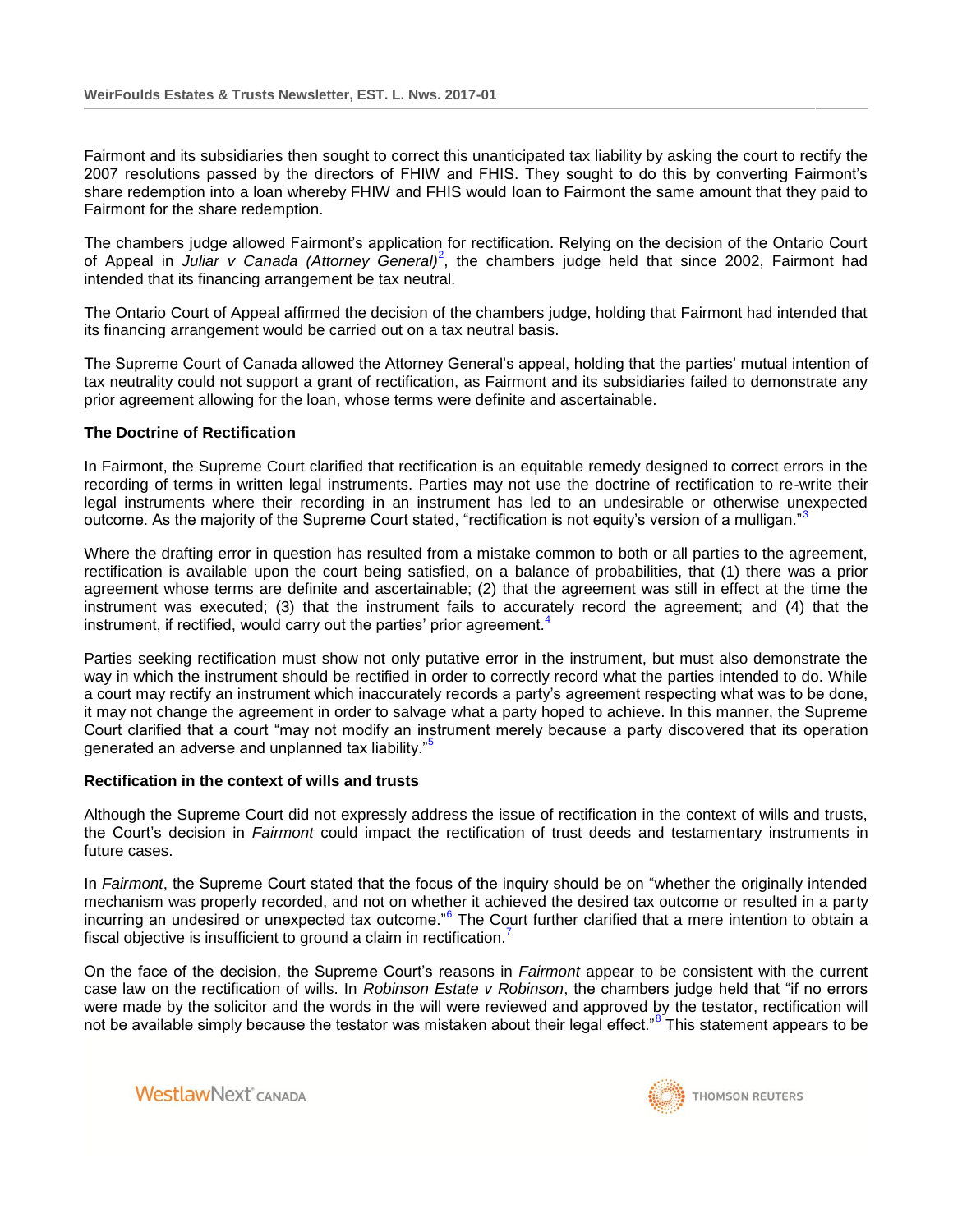consistent with the Supreme Court's recent holding in Fairmont that parties may not use the doctrine of rectification to re-write their agreements where the instrument as originally drafted has resulted in an undesirable or otherwise unexpected outcome.

Nonetheless, the extent to which the Supreme Court's circumscription of the scope of rectification in its decision in *Fairmont* will impact the rectification of wills and trusts in future cases is unclear.

## **Drafting considerations in light of** *Fairmont*

The Supreme Court's decision in Fairmont highlights the importance of precision and clarity in the drafting of legal instruments. It is arguable that the principles set out in Fairmont also extend to the drafting of wills and trust deeds.

In light of the decision in Fairmont, drafting solicitors should consider implementing the following practices in the drafting of trust deeds and testamentary documents:

1. Ensure that the client's instructions and intentions, including any instructions related to tax planning and any anticipated tax liability, are carefully and thoroughly documented.

2. Set out a plan documenting not only the clients' general intended result, but also a road map detailing how the party or parties specifically intend to arrive at the intended result. In light of the decision in *Fairmont*, the plan should outline how the result is to be achieved in definite and ascertainable terms.

3. Consider adding recitals to agreements to clearly set out the clients' objectives, and how they plan to arrive at those objectives, in definite and ascertainable terms.

The Supreme Court's decision in *Fairmont* is significant, as the remedy of rectification may not be as readily available as previously thought.

#### Footnotes

- 1 [2016 SCC 56, 2016 CSC 56, 2016 CarswellOnt 19252, 2016 CarswellOnt 19253, 404 D.L.R. \(4th\) 201](http://nextcanada.westlaw.com/Link/Document/FullText?findType=Y&pubNum=6407&serNum=2040493099&originationContext=document&transitionType=Document&vr=3.0&rs=cblt1.0&contextData=(sc.Search)) [*Fairmont*].
- $\overline{2}$ [1999 CarswellOnt 2970, 99 D.T.C. 5743, 49 B.L.R. \(2d\) 243, 46 O.R. \(3d\) 104, 103 O.T.C. 294, \[2000\] 2 C.T.C. 464](http://nextcanada.westlaw.com/Link/Document/FullText?findType=Y&pubNum=6407&serNum=1999492947&originationContext=document&transitionType=Document&vr=3.0&rs=cblt1.0&contextData=(sc.Search)) (Ont. S.C.J. [Commercial List]), aff'd 2000 CarswellOnt 3518, *(*sub nom. *[Attorney General of Canada v. Juliar\)](http://nextcanada.westlaw.com/Link/Document/FullText?findType=Y&pubNum=6407&serNum=2000552091&originationContext=document&transitionType=Document&vr=3.0&rs=cblt1.0&contextData=(sc.Search))* 2000 D.T.C. 6589, *(*sub nom. *Canada (Attorney General) v. Juliar)* [50 O.R. \(3d\) 728, 8 B.L.R. \(3d\) 167, \[2001\] 4 C.T.C. 45,](http://nextcanada.westlaw.com/Link/Document/FullText?findType=Y&pubNum=6407&serNum=2000552091&originationContext=document&transitionType=Document&vr=3.0&rs=cblt1.0&contextData=(sc.Search))  [136 O.A.C. 301](http://nextcanada.westlaw.com/Link/Document/FullText?findType=Y&pubNum=6407&serNum=2000552091&originationContext=document&transitionType=Document&vr=3.0&rs=cblt1.0&contextData=(sc.Search)) (Ont. C.A.).
- <sup>3</sup> *Fairmont* at para. 39.
- <sup>4</sup> *Fairmont* at para. 38.
- <sup>5</sup> *Fairmont* at para. 3.
- <sup>6</sup> *Fairmont* at para. 21.
- <sup>7</sup> *Fairmont* at para. 22.
- 8 [2010 CarswellOnt 4576, 2010 ONSC 3484](http://nextcanada.westlaw.com/Link/Document/FullText?findType=Y&pubNum=6407&serNum=2022453541&originationContext=document&transitionType=Document&vr=3.0&rs=cblt1.0&contextData=(sc.Search)) (Ont. S.C.J.) at para. 40, aff'd [\(2011\), 67 E.T.R. \(3d\) 175, 7 C.P.C. \(7th\)](http://nextcanada.westlaw.com/Link/Document/FullText?findType=Y&pubNum=6407&serNum=2025624882&originationContext=document&transitionType=Document&vr=3.0&rs=cblt1.0&contextData=(sc.Search))  231, 337 D.L.R. (4th) 193, *(*sub nom. *Robinson Estate, Re)* [282 O.A.C. 189, 2011 CarswellOnt 5819, 2011 ONCA 493,](http://nextcanada.westlaw.com/Link/Document/FullText?findType=Y&pubNum=6407&serNum=2025624882&originationContext=document&transitionType=Document&vr=3.0&rs=cblt1.0&contextData=(sc.Search))  [106 O.R. \(3d\) 321](http://nextcanada.westlaw.com/Link/Document/FullText?findType=Y&pubNum=6407&serNum=2025624882&originationContext=document&transitionType=Document&vr=3.0&rs=cblt1.0&contextData=(sc.Search)) (Ont. C.A.).

**WestlawNext** CANADA